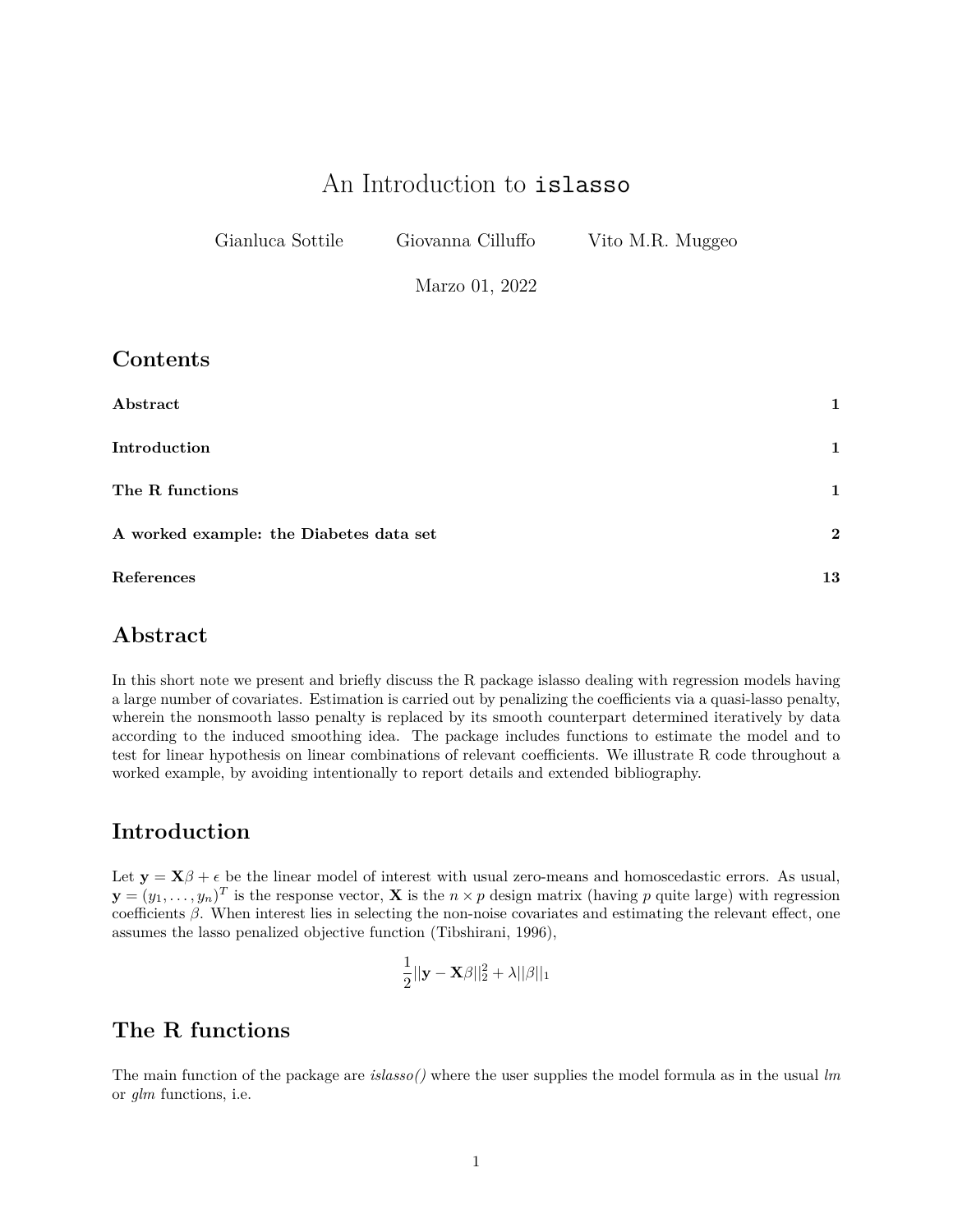```
islasso(formula, family = gaussian, lambda, \alphalpha = 1, data, weights, subset, offset,
    unpenalized, contrasts = NULL, control = is.control())
```
and *islasso.path* used to fit the regularization path via the induced smoothed lasso framework, i.e.

```
islasso.path(formula, family = gaussian, lambda = NULL, nlambda = 100, lambda.min.ratio = ifelse(nobs <
   nvars, 0.001, 1e-05), alpha = 1, data, weights, subset, offset, unpenalized,
   contrast = NULL, control = is.control()
```
*family* accepts specification of family and link function as in Table 1, *lambda* is the tuning parameter, *alpha* is elastic-net mixing parameter, *nlambda* is the number of lambda values, *lambda.min.ratio* is the smallest value for lambda (as a fraction of lambda.max), and *unpenalized* allows to indicate covariates with unpenalized coefficients.

#### **Table 1. Families and link functions allowed in islasso**

| family   | link                   |  |  |
|----------|------------------------|--|--|
| gaussian | identity               |  |  |
| binomial | logit, probit          |  |  |
| poisson  | $\log$                 |  |  |
| gamma    | identity, log, inverse |  |  |

The fitter functions are islasso.fit() and islasso.path.fit() which reads as

```
islasso.fit(X, y, family = gaussian(), lambda, alpha = 1, intercept = FALSE, weights = NULL,
    offset = NULL, unpenalized = NULL, control = is.control())
```
and

```
islasso.path.fit(X, y, family = gaussian(), lambda, nlambda, lambda.min.ratio, alpha = 1,
    intercept = FALSE, weights = NULL, offset = NULL, unpenalized = NULL, control = is.control())
```
whose actually implements the estimating algorithm as described in the paper. The *lambda* argument in *islasso.fit* and *islasso* specifies the positive tuning parameter in the penalized objective. Any non-negative value can be provided, but if missing, it is computed via *K*-fold cross validation by the function *cv.glmnet()* from package **glmnet**. The number of folds being used can be specified via the argument *nfolds* of the auxiliary function *is.control()*. The *lambda* argument in *islasso.path.fit* and *islasso.path* specifies the sequence of positive tuning parameters, user supplied or automatically computed based on *nlambda* and *lambda.min.ratio*.

### <span id="page-1-0"></span>**A worked example: the Diabetes data set**

We use the well-known **diabetes** dataset available in the **lars** package. The data refer to  $n = 442$  patients enrolled to investigate a measure of disease progression one year after the baseline. There are ten covariates, (age, sex, bmi (body mass index), map (average blood pressure) and several blood serum measurements (tc, ldl, hdl, tch, ltg, glu). The matrix *x2* in the dataframe also includes second-order terms, namely first-order interactions between covariates, and quadratic terms for the continuous variables.

To select the important terms in the regression equation we could simply apply the lasso using the R package **glmnet**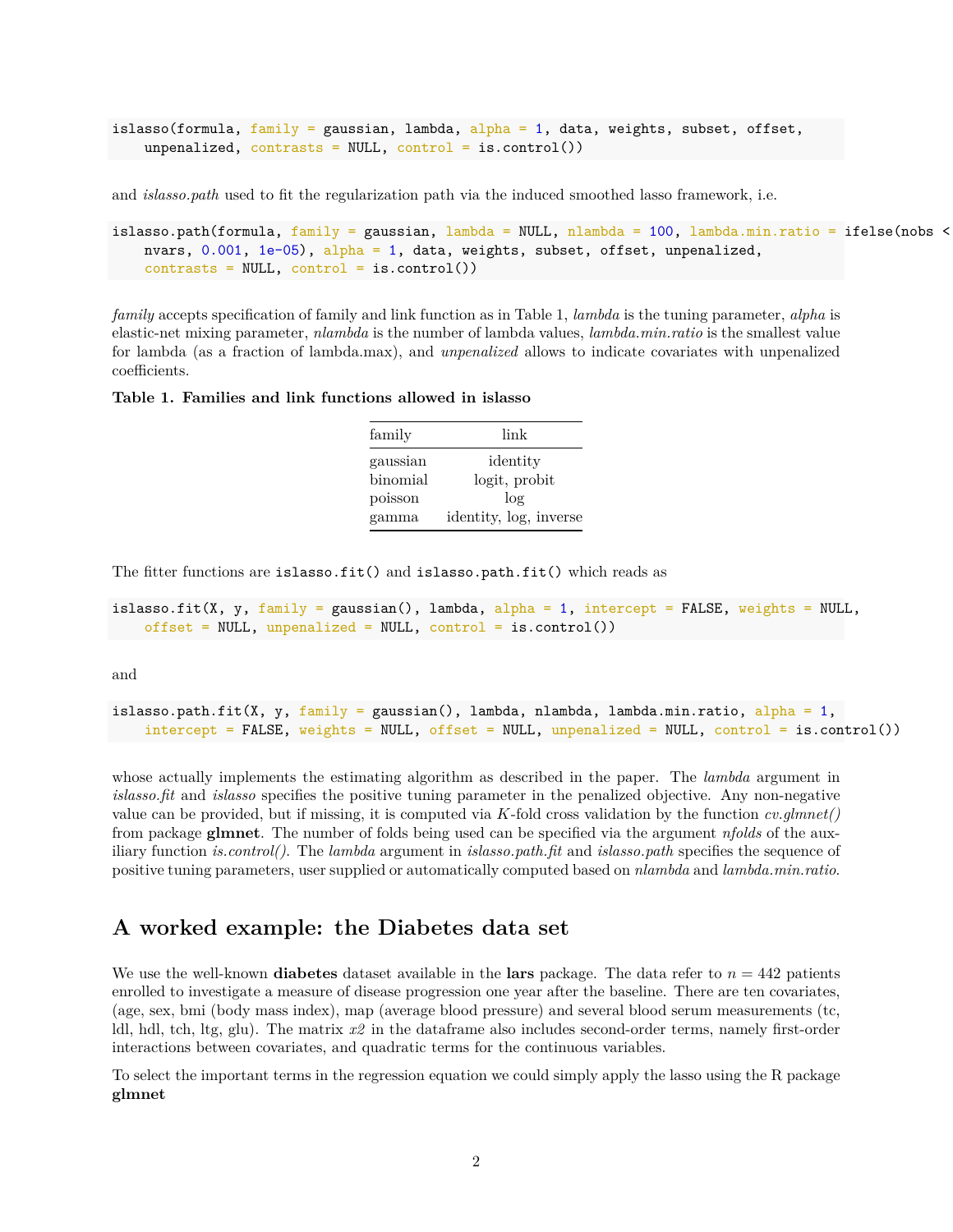library(islasso)

```
data("diabetes", package = "islasso")
```

```
a1 \leftarrow with(diabetes, cv.glmnet(x2, y))
n <- nrow(diabetes)
a1$lambda.min * n
```
> [1] 1224.772

```
b \leftarrow drop(coef(a1, "lambda.min", exact = TRUE))length(b[b := 0])
```
> [1] 16

Ten-fold cross validation "selects"  $\lambda = 1224.772$ . corresponding to 16 non null coefficients

```
names(b[b != 0])> [1] "(Intercept)" "sex" "bmi" "map" "hdl"
> [6] "ltg" "glu" "age^2" "bmi^2" "glu^2"
> [11] "age:sex" "age:map" "age:ltg" "age:glu" "sex:map"
> [16] "bmi:map"
The last six estimates are
```
 $tail(b[b != 0])$ 

> age:sex age:map age:ltg age:glu sex:map bmi:map > 111.670599 30.380499 10.690284 10.484821 3.963129 88.148806

A reasonable question is if all the "selected" coefficients are significant in the model. Unfortunately lasso regression does not return standard errors due to nonsmoothness of objective, and some alternative approaches have been proposed., including the (Lockhart et al., 2013). Among the (few) strategies, including the 'covariance test', the 'post-selection inference' and the '(modified) residual bootstrap', here we illustrate the R package **islasso** implementing the recent 'quasi' lasso approach based on the induced smoothing idea (Brown and Wang, 2005) as discussed in Cilluffo et al. (2019)

While the optimal lambda could be selected (without supplying any value to *lambda*), we use optimal value minimizing a specific criterion chosen between AIC, BIC, AICc, BIC, GCV or GIC. From version 1.4.0 of the R package **islasso** optimal strategy is to built the regularization path

```
out \leq islasso.path(y \sim x2, data = diabetes, nlambda = 30L)
out
>
> Call:
> islasso.path(formula = y \sim x2, nlambda = 30L, data = diabetes)
>
> Coefficients:
> lambda df phi deviance logLik
```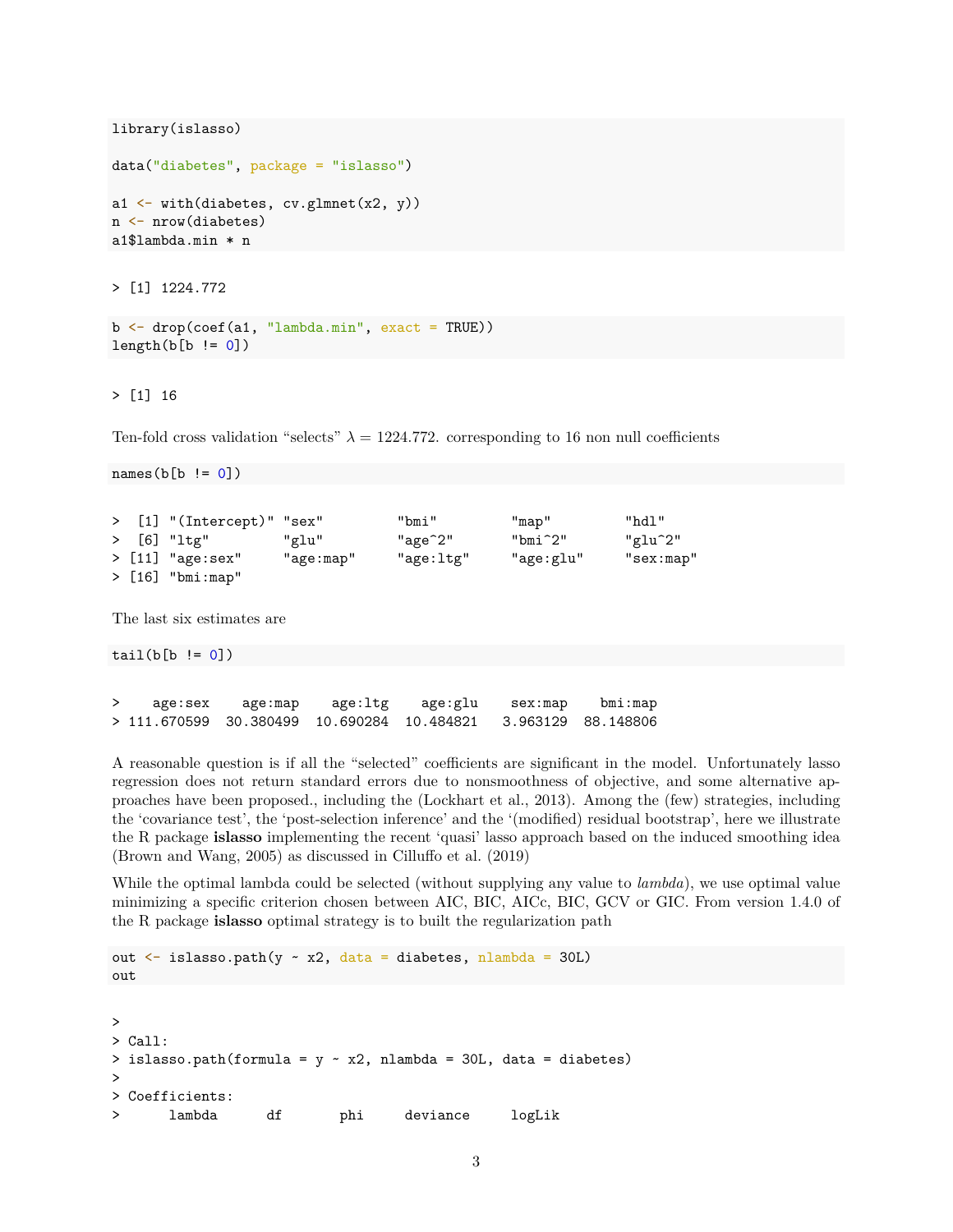| >1     |      |                 |                 |                          | 0.0096 63.9746 2825.8687 1068250.0676 -2349.8100 |  |
|--------|------|-----------------|-----------------|--------------------------|--------------------------------------------------|--|
|        | >2   |                 |                 | 0.0143 63.9617 2825.8380 | 1068275.0565 -2349.8152                          |  |
|        | > 3  |                 |                 | 0.0212 63.9418 2825.8335 | 1068329.5460 -2349.8265                          |  |
|        | >4   |                 |                 | 0.0315 63.9110 2825.9155 | 1068447.6038 -2349.8509                          |  |
| ≻      | 5    |                 |                 | 0.0469 63.8632 2826.2291 | 1068701.1497 -2349.9033                          |  |
|        | > 6  |                 |                 | 0.0697 63.7908 2827.1134 | 1069240.3444 -2350.0148                          |  |
| >      | 7    |                 |                 | 0.1036 63.6954 2829.4514 | 1070394.4412 -2350.2532                          |  |
| ≻      | 8    |                 | 0.1540 62.7071  | 2828.4990                | 1072829.4824 -2350.7554                          |  |
|        | >9   |                 |                 | 0.2290 61.7457 2824.6327 | 1074078.8282 -2351.0126                          |  |
|        | >10  |                 |                 | 0.3405 61.6677 2826.6303 | 1075058.7383 -2351.2141                          |  |
| ≻      | 11   |                 |                 | 0.5063 59.5786 2813.3243 | 1075875.5020 -2351.3820                          |  |
|        | >12  |                 | 0.7528 57.4605  | 2801.1740                | 1077161.9236 -2351.6461                          |  |
| ≻      | 13   |                 | 1.1193 55.3737  | 2789.7922                | 1078607.0325 -2351.9423                          |  |
| $\geq$ | 14   |                 |                 | 1.6643 53.1677 2780.2609 | 1081055.1025 -2352.4434                          |  |
| >      | 15   |                 | 2.4745 51.0710  | 2776.5738                | 1085443.3550 -2353.3386                          |  |
| ≻      | 16   |                 | 3.6792 47.7771  | 2765.0426                | 1090043.1190 -2354.2732                          |  |
| ≻      | 17   |                 | 5.4705 45.2957  | 2763.1675                | 1096160.3554 -2355.5100                          |  |
| ≻      | 18   |                 |                 | 8.1337 42.0030 2766.2650 | 1106497.7198 -2357.5843                          |  |
| >      | 19   |                 | 12.0935 34.8969 | 2747.4251                | 1118485.1931 -2359.9657                          |  |
|        | >20  |                 | 17.9812 29.7707 | 2745.9953                | 1131979.8455 -2362.6161                          |  |
| ≻      | -21  | 26.7351         | 26.1570         | 2773.8497                | 1153485.9030 -2366.7755                          |  |
|        | > 22 |                 | 39.7509 20.9631 | 2831.1191                | 1192005.6370 -2374.0350                          |  |
| ⋗      | 23   | 59.1033         | 13.2863         | 2839.7888                | 1217456.3617 -2378.7040                          |  |
|        | > 24 | 87.8773         | 10.4271         | 2892.3612                | 1248264.6517 -2384.2269                          |  |
| ≻      | 25   | 130.6596        | 7.7723          | 3007.4993                | 1305939.6066 -2394.2091                          |  |
| ≻      | 26   | 194.2702        |                 | 4.8935 3195.3473         | 1396706.9730 -2409.0591                          |  |
| >      | 27   | 288.8491        |                 | 4.0324 3396.8386         | 1487705.1863 -2423.0081                          |  |
| ≻      |      | 28 429.4729     |                 | 3.2662 3779.3045         | 1658108.6614 -2446.9739                          |  |
| ≻      |      | 29 638.5583     |                 | 2.8155 4502.7361         | 1977531.9986 -2485.9079                          |  |
|        |      | $> 30$ 949.4353 |                 |                          | 1.1610 5835.2820 2572420.1596 -2544.0304         |  |

and then to choose the best tuning parameter through the one of the criteria listed above using the function *GoF.islasso.path*, e.g.,

lmb.best <- GoF.islasso.path(out)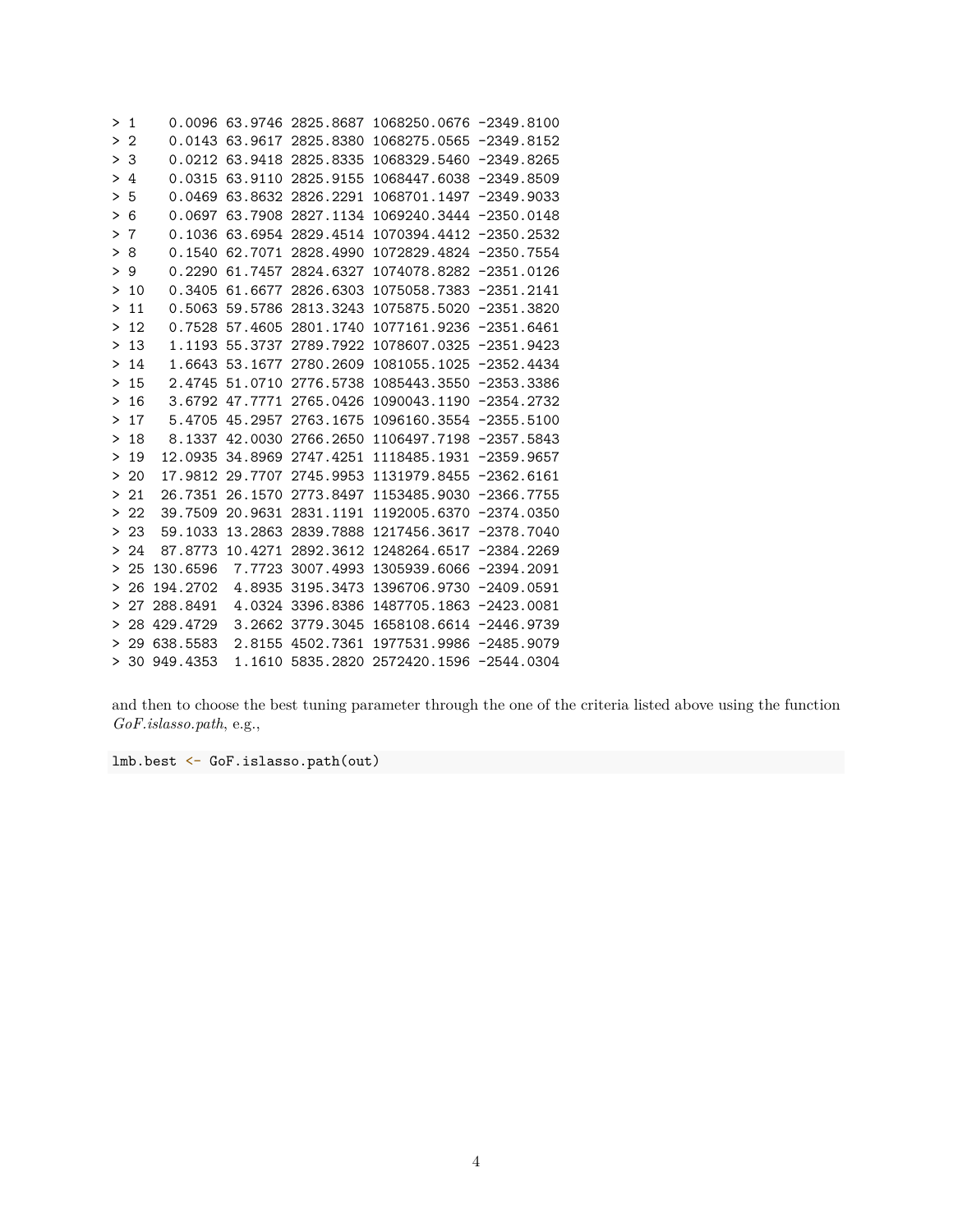

lmb.best\$lambda.min

| A T.C. | BTC. | AICc | eBTC                                                        | GCV | GIC |
|--------|------|------|-------------------------------------------------------------|-----|-----|
|        |      |      | > 59.10332 87.87729 194.27022 130.65964 194.27022 130.65964 |     |     |

Using also the regularization path is very usefull to have more insights about coefficients, standard errors and gradient profile

```
par(mfrow = c(1, 3))plot(out, yvar = "coefficients")
plot(out, yvar = "se")
plot(out, yvar = "gradient")
```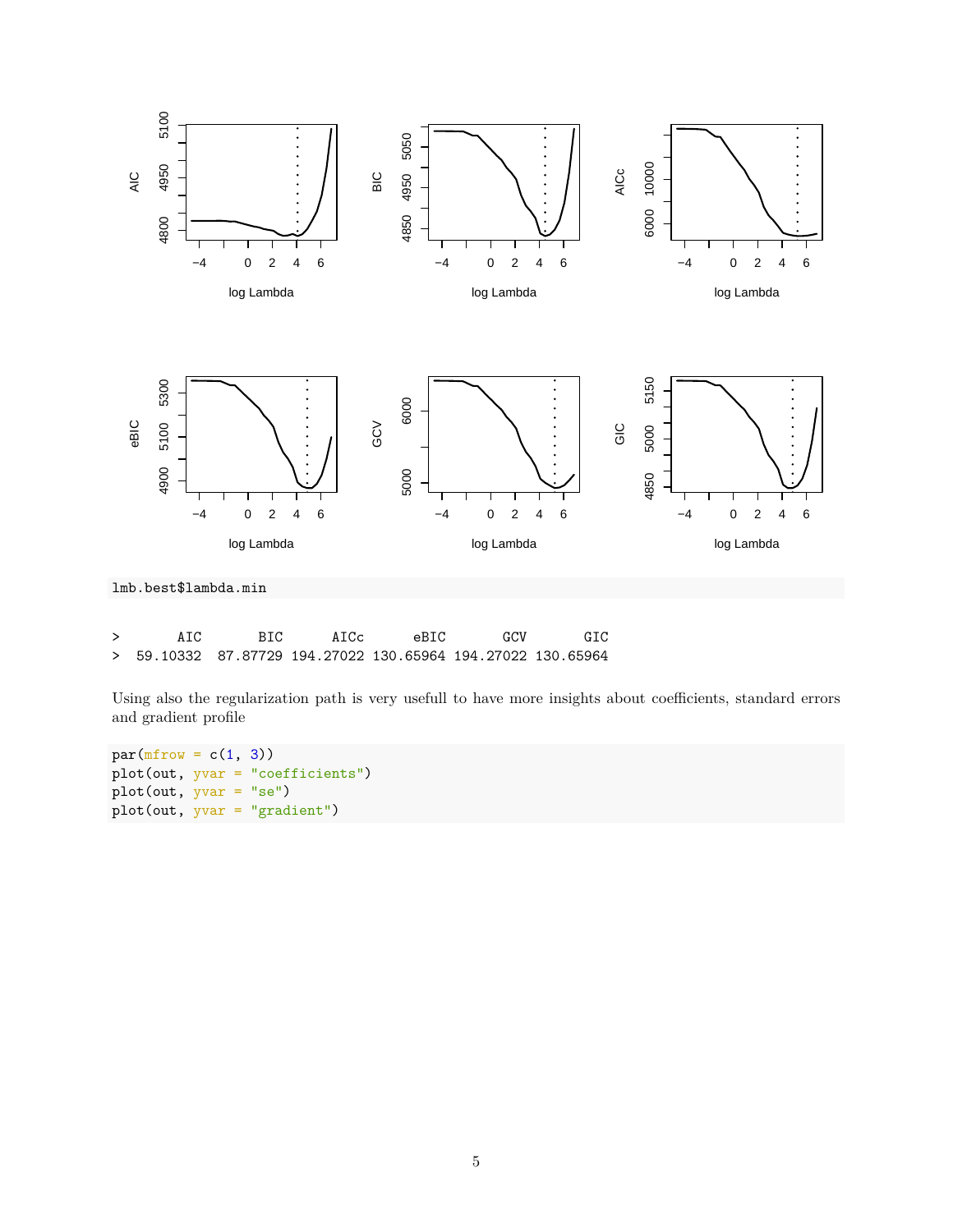

Once selected the best lambda value minimizing for example the BIC criterion, the last step of the strategy consists on fitting a new islasso model.

```
lambda.bic <- lmb.best$lambda.min["BIC"]
out2 \leftarrow islasso(y \sim x2, data = diabetes, lambda = lambda.bic)
out2
>
> Call:
> islasso(formula = y \sim x2, lambda = lambda.bic, data = diabetes)
>
> Coefficients:
> (Intercept) x2age x2sex x2bmi x2map x2tc
> 1.521e+02 0.000e+00 -7.608e+01 4.947e+02 2.283e+02 0.000e+00
> x2ldl x2hdl x2tch x2ltg x2glu x2age^2
> 0.000e+00 -1.603e+02 0.000e+00 4.571e+02 2.346e+01 0.000e+00
> x2bmi^2 x2map^2 x2tc^2 x2ldl^2 x2hdl^2 x2tch^2
> 4.060e+01 0.000e+00 0.000e+00 0.000e+00 0.000e+00 0.000e+00
> x2ltg^2 x2glu^2 x2age:sex x2age:bmi x2age:map x2age:tc
> 0.000e+00 5.616e+01 8.551e+01 0.000e+00 3.307e+01 0.000e+00
> x2age:ldl x2age:hdl x2age:tch x2age:ltg x2age:glu x2sex:bmi
> 0.000e+00 0.000e+00 0.000e+00 1.870e-04 1.936e+01 0.000e+00
> x2sex:map x2sex:tc x2sex:ldl x2sex:hdl x2sex:tch x2sex:ltg
> 0.000e+00 0.000e+00 0.000e+00 0.000e+00 0.000e+00 0.000e+00
> x2sex:glu x2bmi:map x2bmi:tc x2bmi:ldl x2bmi:hdl x2bmi:tch
> 0.000e+00 7.162e+01 0.000e+00 0.000e+00 0.000e+00 0.000e+00
> x2bmi:ltg x2bmi:glu x2map:tc x2map:ldl x2map:hdl x2map:tch
> 0.000e+00 0.000e+00 0.000e+00 0.000e+00 0.000e+00 0.000e+00
> x2map:ltg x2map:glu x2tc:ldl x2tc:hdl x2tc:tch x2tc:ltg
```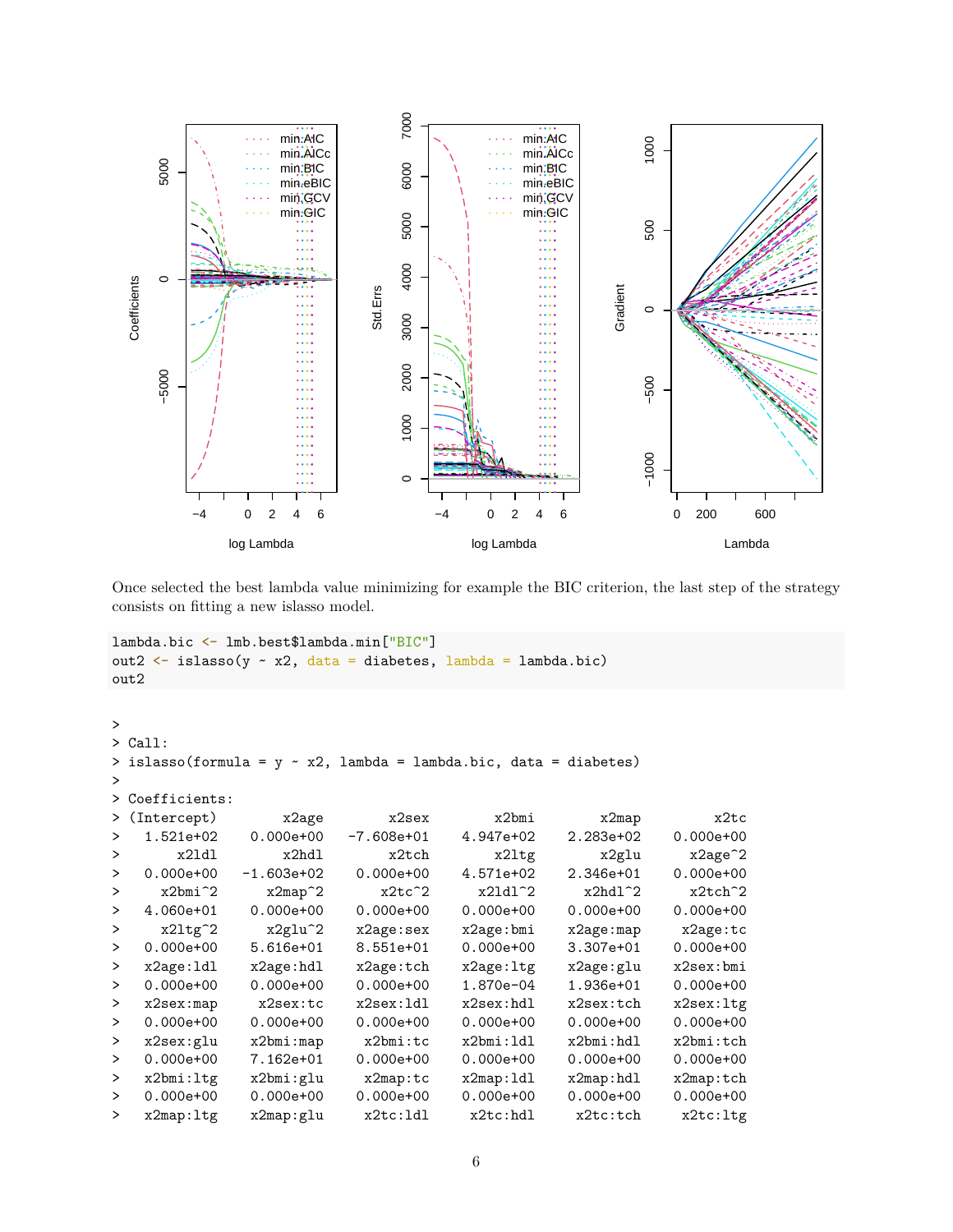```
> 0.000e+00 0.000e+00 0.000e+00 0.000e+00 0.000e+00 0.000e+00
> x2tc:glu x2ldl:hdl x2ldl:tch x2ldl:ltg x2ldl:glu x2hdl:tch
> 0.000e+00 0.000e+00 0.000e+00 0.000e+00 0.000e+00 0.000e+00
> x2hdl:ltg x2hdl:glu x2tch:ltg x2tch:glu x2ltg:glu
> 0.000e+00 0.000e+00 0.000e+00 1.100e-05 0.000e+00
>
> Degrees of Freedom: 441 Total (i.e. Null); 431.6 Residual
> Null Deviance: 2621000
> Residual Deviance: 1248000
> AIC: 4789
> Lambda: 87.88
```
The **summary** method quickly returns the main output of the fitted model, including point estimates, standard errors and *p*-values. Visualizing estimates for all covariates could be somewhat inconvenient, especially when the number of covariates is large, thus we decide to print estimates only if the pvalue is less than a threshold value. We use *0.10*

```
summary(out2, pval = 0.1)
```

```
>
> Call:
> islasso(formula = y \sim x2, lambda = lambda.bic, data = diabetes)
>
> Residuals:
> Min 1Q Median 3Q Max
> -136.951 -40.268 -4.936 36.309 144.918
>
> Estimate Std. Error Df z value Pr(>|z|)
> (Intercept) 152.133 2.558 1.000 59.471 < 2e-16 ***
> x2sex -76.084 45.237 0.754 -1.682 0.092588 .
> x2bmi 494.728 67.802 1.000 7.297 2.95e-13 ***
> x2map 228.283 62.556 0.998 3.649 0.000263 ***
> x2hdl -160.329 60.827 0.957 -2.636 0.008394 **
> x2ltg 457.115 66.245 1.000 6.900 5.19e-12 ***
> x2age:sex 85.505 45.665 0.828 1.872 0.061147 .
> x2bmi:map 71.618 42.849 0.754 1.671 0.094639 .
> ---
> Signif. codes: 0 '***' 0.001 '**' 0.01 '*' 0.05 '.' 0.1 ' ' 1
>
> (Dispersion parameter for gaussian family taken to be 2892.374)
>
> Null deviance: 2621009 on 441.0 degrees of freedom
> Residual deviance: 1248265 on 431.6 degrees of freedom
> AIC: 4789.3
> Lambda: 87.877
>
> Number of Newton-Raphson iterations: 1000
```
In addition to the usual information printed by the summary method, the output also includes the column *Df* representing the degrees of freedom of each coefficient. Their sum is used to quantify the model complexity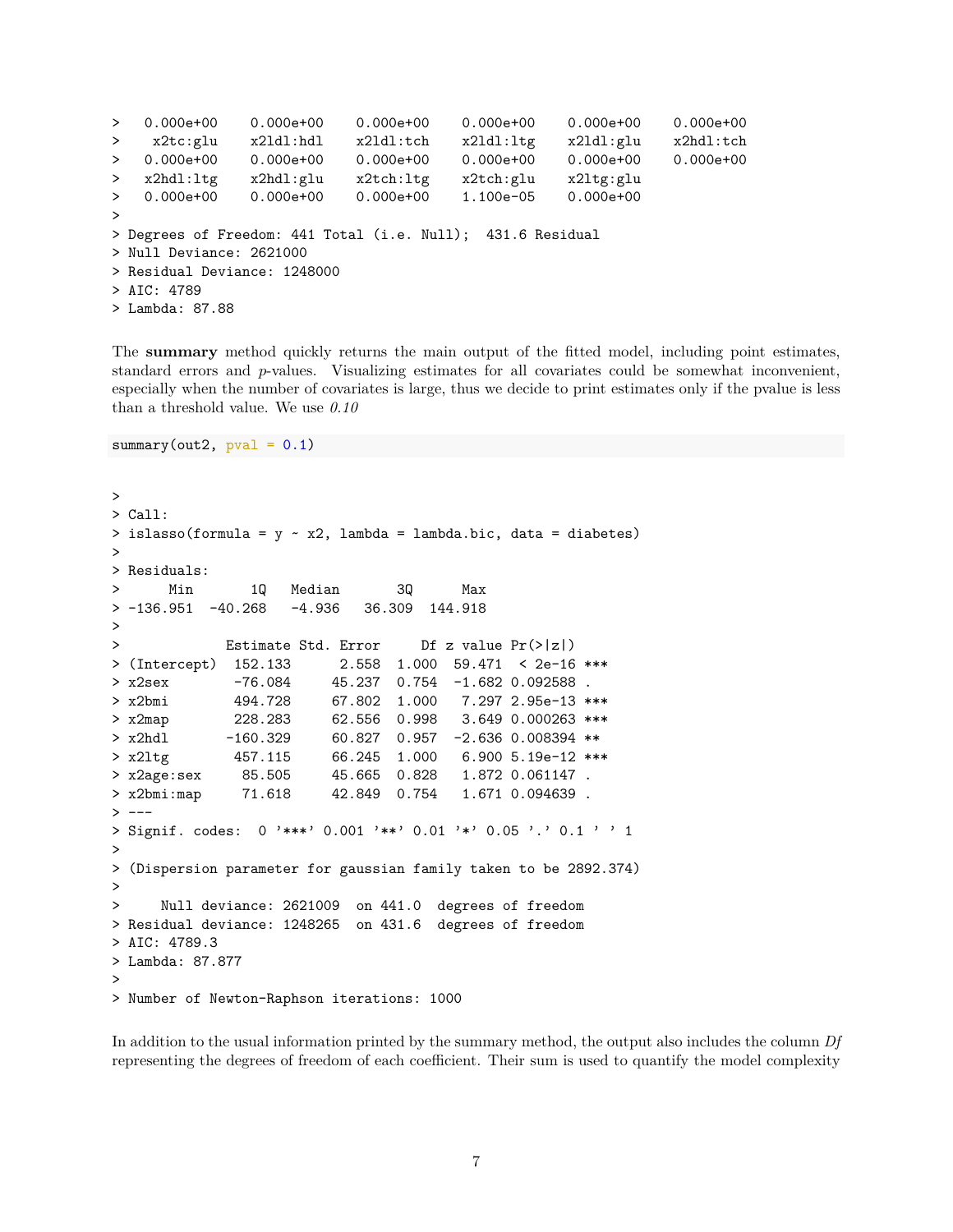sum(out2\$internal\$hi)

#### > [1] 10.42884

and the corresponding residual degrees of freedom () as reported above. The Wald test (column *z value*) and *p*-values can be used to assess important or significant covariates. Results suggest that variables bmi, map, hdl and ltg to predict the measure of diabetes progression, while sex and two interactions age:sex and bmi:map are borderline informative. Just to be clear, another way to obtain a similar result without computing the regularization path, is to use the function *aic.islasso* which requires a preliminary islasso fit object and a specification of the criterion to be used. Hence

```
lambda.bic2 <- aic.islasso(out2, method = "BIC", interval = c(1, 100))
>
> Optimization through BIC
>
> lambda = 38.8146 BIC = 4878.46285
```

```
> lambda = 62.1854 BIC = 4833.27143
> lambda = 76.6293 BIC = 4829.91482
> lambda = 71.9900 BIC = 4829.24032
> lambda = 72.4230 BIC = 4829.30009
> lambda = 68.2450 BIC = 4828.75161
> lambda = 65.9304 BIC = 4834.31100
> lambda = 69.6754 BIC = 4828.93141
> lambda = 67.3609 BIC = 4828.65226
> lambda = 66.8145 BIC = 4834.53781
> lambda = 67.6986 BIC = 4828.70500
> lambda = 67.1522 BIC = 4834.63262
> lambda = 67.4899 BIC = 4828.65488
> lambda = 67.4097 BIC = 4828.65199
> lambda = 67.3936 BIC = 4828.71979
> lambda = 67.4403 BIC = 4828.75227
> lambda = 67.4214 BIC = 4828.80288
> lambda = 67.4036 BIC = 4828.65164
> lambda = 67.3998 BIC = 4828.65073
> lambda = 67.3974 BIC = 4828.64370
> lambda = 67.3960 BIC = 4828.64366
> lambda = 67.3967 BIC = 4828.65205
> lambda = 67.3951 BIC = 4828.71997
> lambda = 67.3956 BIC = 4828.65192
> lambda = 67.3962 BIC = 4828.64369
> lambda = 67.3958 BIC = 4828.65195
> lambda = 67.3961 BIC = 4828.65197
> lambda = 67.3959 BIC = 4828.64365
> lambda = 67.3959 BIC = 4828.64365
```

```
out3 <- update(out2, lambda = lambda.bic2)
summary(out3, pval = 0.1)
```
>

```
> Call:
> islasso(formula = y \sim x2, lambda = lambda.bic2, data = diabetes)
```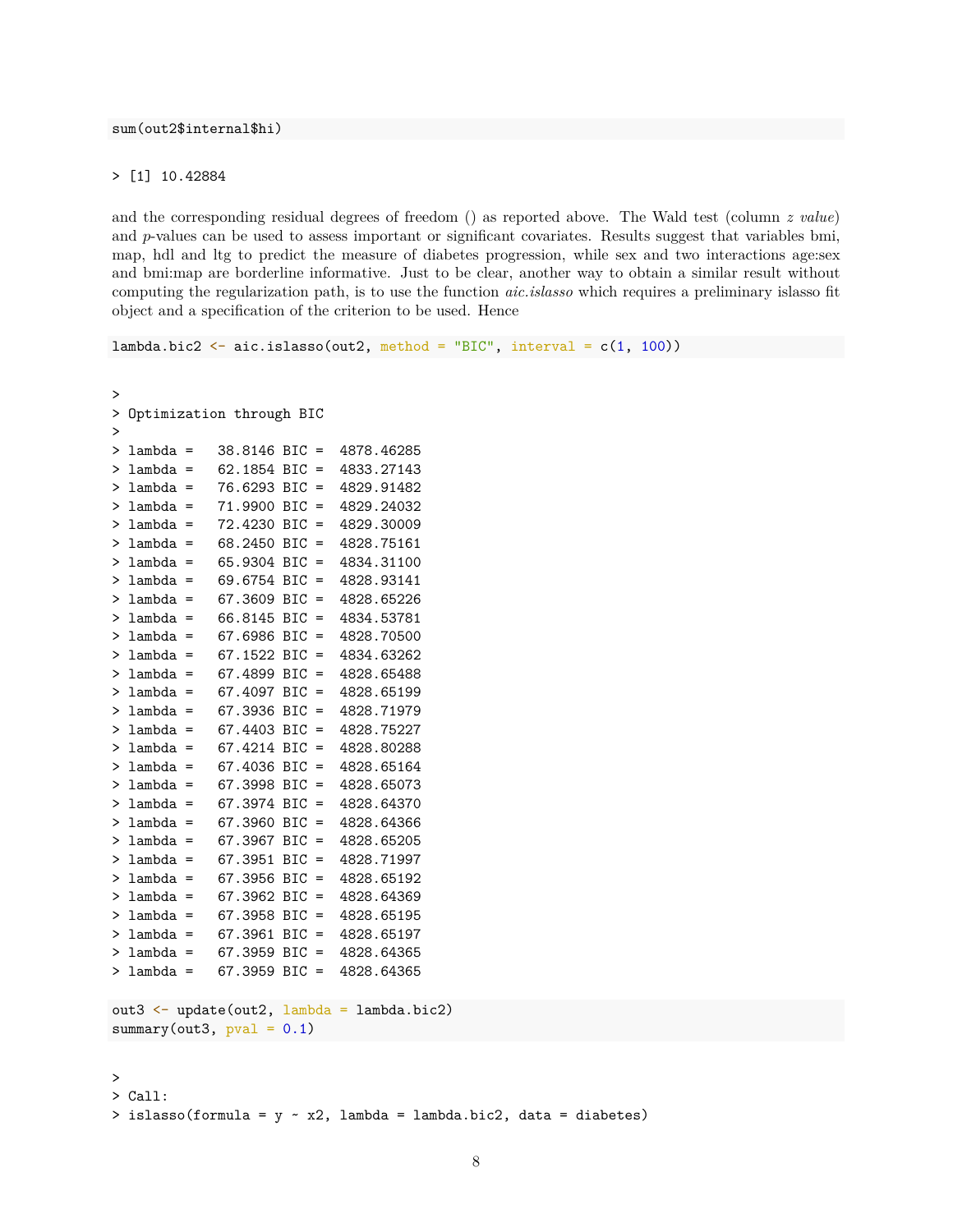```
>
> Residuals:
> Min 1Q Median 3Q Max
> -138.64 -40.41 -4.44 34.85 144.27
>
> Estimate Std. Error Df z value Pr(>|z|)
> (Intercept) 152.133 2.538 1.000 59.934 < 2e-16 ***
> x2sex -107.726 53.134 0.888 -2.027 0.04262 *
> x2bmi 495.528 68.679 1.000 7.215 5.39e-13 ***
> x2map 246.388 62.757 0.999 3.926 8.63e-05 ***
> x2hdl -182.339 63.090 0.983 -2.890 0.00385 **
> x2ltg 463.155 66.163 1.000 7.000 2.56e-12 ***
> x2age:sex 104.159 49.878 0.907 2.088 0.03677 *
> x2bmi:map 82.898 47.324 0.828 1.752 0.07982 .
> ---> Signif. codes: 0 '***' 0.001 '**' 0.01 '*' 0.05 '.' 0.1 ' ' 1
>
> (Dispersion parameter for gaussian family taken to be 2847.905)
>
> Null deviance: 2621009 on 441.0 degrees of freedom
> Residual deviance: 1227099 on 430.9 degrees of freedom
> AIC: 4783.1
> Lambda: 67.396
>
> Number of Newton-Raphson iterations: 1000
```
Comparisons between methods to select the tuning parameter and further discussions are out of the scope of this short note. We conclude this note by emphasizing that **islasso** also accepts the so-called elastic-net penalty, such that

$$
\frac{1}{2}||\mathbf{y} - \mathbf{X}\beta||_2^2 + \lambda \{\alpha ||\beta||_1 + \frac{1}{2}(1-\alpha)||\beta||_2^2\}
$$

where  $0 \leq \alpha \leq 1$  is the mixing parameter to be specified in *islasso()* and *islasso.path()* via the argument *alpha*, e.g.

```
# update the islasso path to fit an elastic-net model
out4 \leftarrow update(out, alpha = 0.5)
out4
>
> Call:
> islasso.path(formula = y \sim x2, nlambda = 30L, alpha = 0.5, data = diabetes)
>
> Coefficients:
> lambda df phi deviance logLik
> 1 0.0192 53.3378 2788.1530 1083649.6469 -2352.9731
> 2 0.0285 51.8074 2785.2072 1086767.2213 -2353.6080
> 3 0.0424 50.1275 2783.2995 1090698.4552 -2354.4060
> 4 0.0630 48.2721 2782.6748 1095616.6721 -2355.4003
> 5 0.0937 46.2059 2783.6291 1101743.9506 -2356.6328
> 6 0.1394 43.8866 2786.8431 1109479.6886 -2358.1791
> 7 0.2072 41.0769 2792.4528 1119558.9740 -2360.1778
> 8 0.3081 38.1354 2806.0099 1133248.0879 -2362.8636
       > 9 0.4581 34.7083 2830.2195 1152724.9908 -2366.6296
```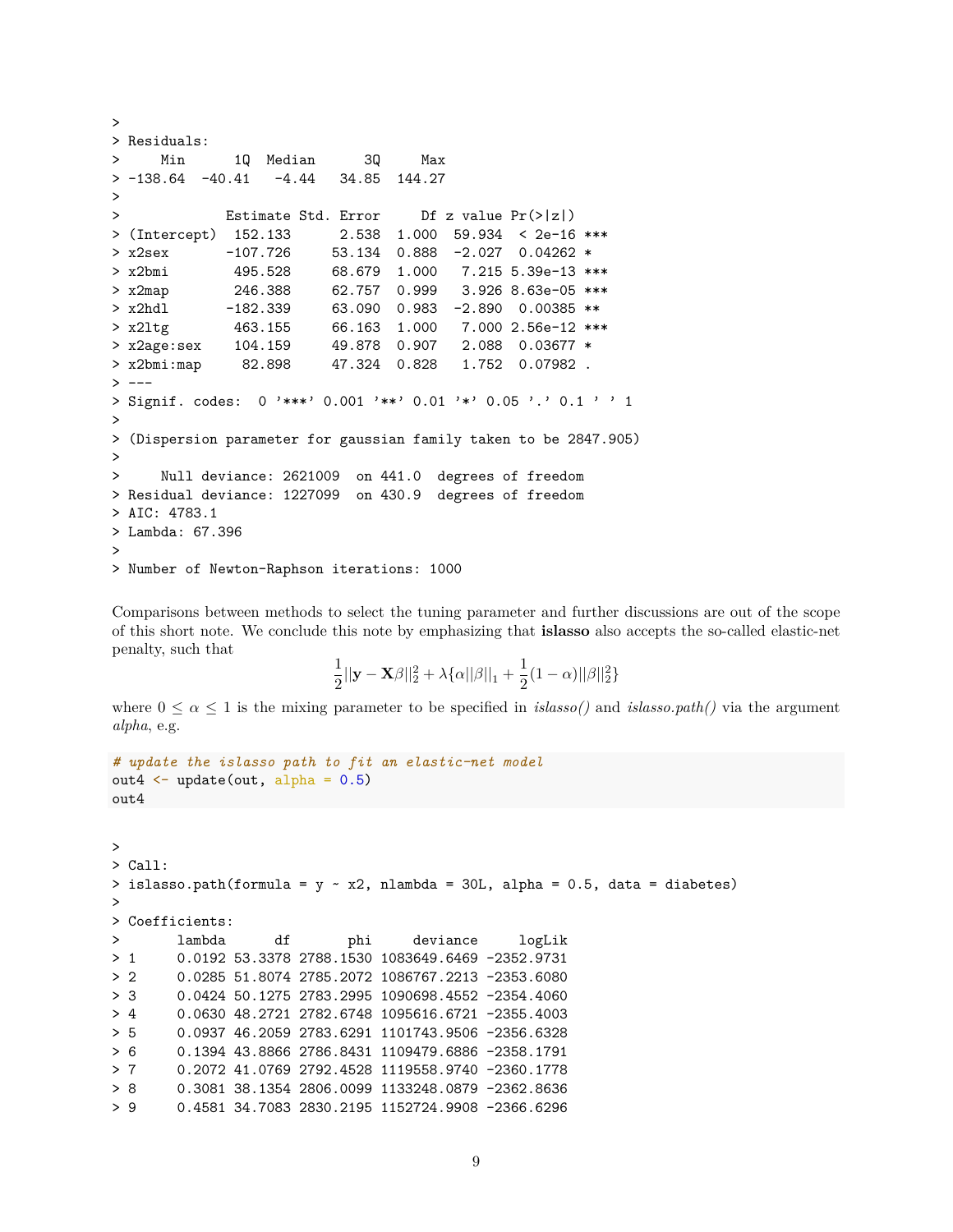| >10   |           |        |                          | 0.6811 31.3060 2874.6662 1180608.0556 -2371.9117 |  |
|-------|-----------|--------|--------------------------|--------------------------------------------------|--|
| >11   |           |        |                          | 1.0127 27.5587 2943.2851 1219818.8439 -2379.1324 |  |
| >12   |           |        | 1.5057 23.4888 3042.6670 | 1273390.0639 -2388.6311                          |  |
| >13   | 2.2387    |        | 19.6313 3182.1778        | 1344052.3655 -2400.5665                          |  |
| >14   | 3.3286    |        | 16.1734 3368.4809        | 1434388.7081 -2414.9424                          |  |
| >15   | 4.9491    |        | 13.0060 3603.1211        | 1545717.4335 -2431.4621                          |  |
| >16   | 7.3585    |        | 10.1515 3882.8559        | 1676805.5672 -2449.4520                          |  |
| >17   | 10.9409   |        |                          | 7.7452 4196.5842 1822386.8243 -2467.8517         |  |
| >18   | 16.2674   |        |                          | 5.9856 4524.5562 1972771.5581 -2485.3753         |  |
| >19   | 24.1870   | 4.4169 |                          | 4836.4617 2116353.6704 -2500.9017                |  |
| >20   | 35.9623   |        |                          | 3.3391 5114.5917 2243571.5288 -2513.8024         |  |
| >21   | 53.4703   |        |                          | 2.5363 5345.3425 2349083.7275 -2523.9588         |  |
| > 22  | 79.5018   |        |                          | 1.9372 5525.9084 2431746.5982 -2531.6019         |  |
| > 23  | 118.2066  | 1.5835 |                          | 5662.1775 2493716.6510 -2537.1633                |  |
| > 24  | 175.7546  | 1.3146 |                          | 5760.5054 2538570.5856 -2541.1030                |  |
| >25   | 261.3193  | 1.1559 |                          | 5829.6730 2569977.0284 -2543.8204                |  |
| > 26  | 388.5404  | 1.0666 |                          | 5877.0083 2591369.2249 -2545.6524                |  |
| > 27  | 577.6982  | 1.0271 |                          | 5907.8717 2605211.2844 -2546.8297                |  |
| $>28$ | 858.9459  | 1.0138 |                          | 5926.8651 2613665.6463 -2547.5457                |  |
| $>29$ | 1277.1167 | 1.0051 |                          | 5938.4931 2618845.1503 -2547.9833                |  |
| > 30  | 1898.8705 |        |                          | 1.0002 5943.1748 2620938.7814 -2548.1599         |  |

```
# some diagnostic plot
par(mfrow = c(1, 2))plot(out4, yvar = "coefficients")
plot(out4, yvar = "se")
```


*# select the best tuning parameter* lmb.best2 <- GoF.islasso.path(out4)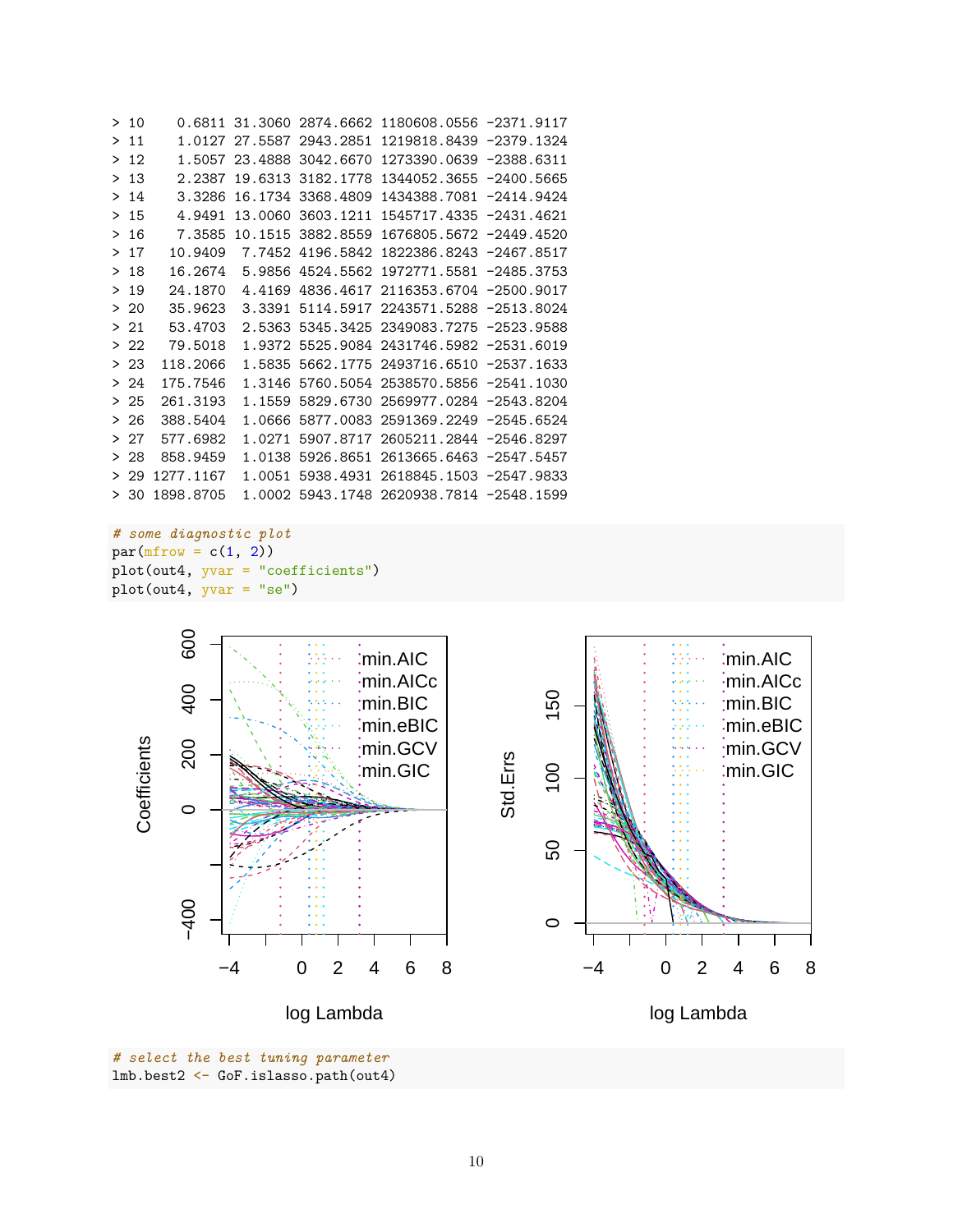

> AIC BIC AICc eBIC GCV GIC > 0.3080847 1.5056683 24.1870426 3.3285790 24.1870426 2.2386907 *# fit a new islasso model with elastic-net penalty* lambda.bic3 <- lmb.best2\$lambda.min["BIC"] out5  $\leftarrow$  update(out2, alpha = 0.5, lambda = lambda.bic3) summary(out5,  $pval = 0.1$ )

```
>
> Call:
> islasso(formula = y \sim x2, lambda = lambda.bic3, alpha = 0.5,
> data = diabetes)
\,>> Residuals:
> Min 1Q Median 3Q Max
> -120.696 -40.098 -5.179 39.143 154.979
>
> Estimate Std. Error Df z value Pr(>|z|)
> (Intercept) 152.133 2.623 1.000 58.009 < 2e-16 ***
> x2sex -92.139 30.576 0.524 -3.013 0.002583 **
> x2bmi 300.885 28.831 0.443 10.436 < 2e-16 ***
> x2map 209.877 30.044 0.484 6.986 2.84e-12 ***
> x2hdl -148.335 23.292 0.365 -6.369 1.91e-10 ***
> x2tch 121.563 19.401 0.280 6.266 3.71e-10 ***
> x2ltg 281.328 27.947 0.417 10.066 < 2e-16 ***
> x2glu 106.431 30.327 0.481 3.509 0.000449 ***
```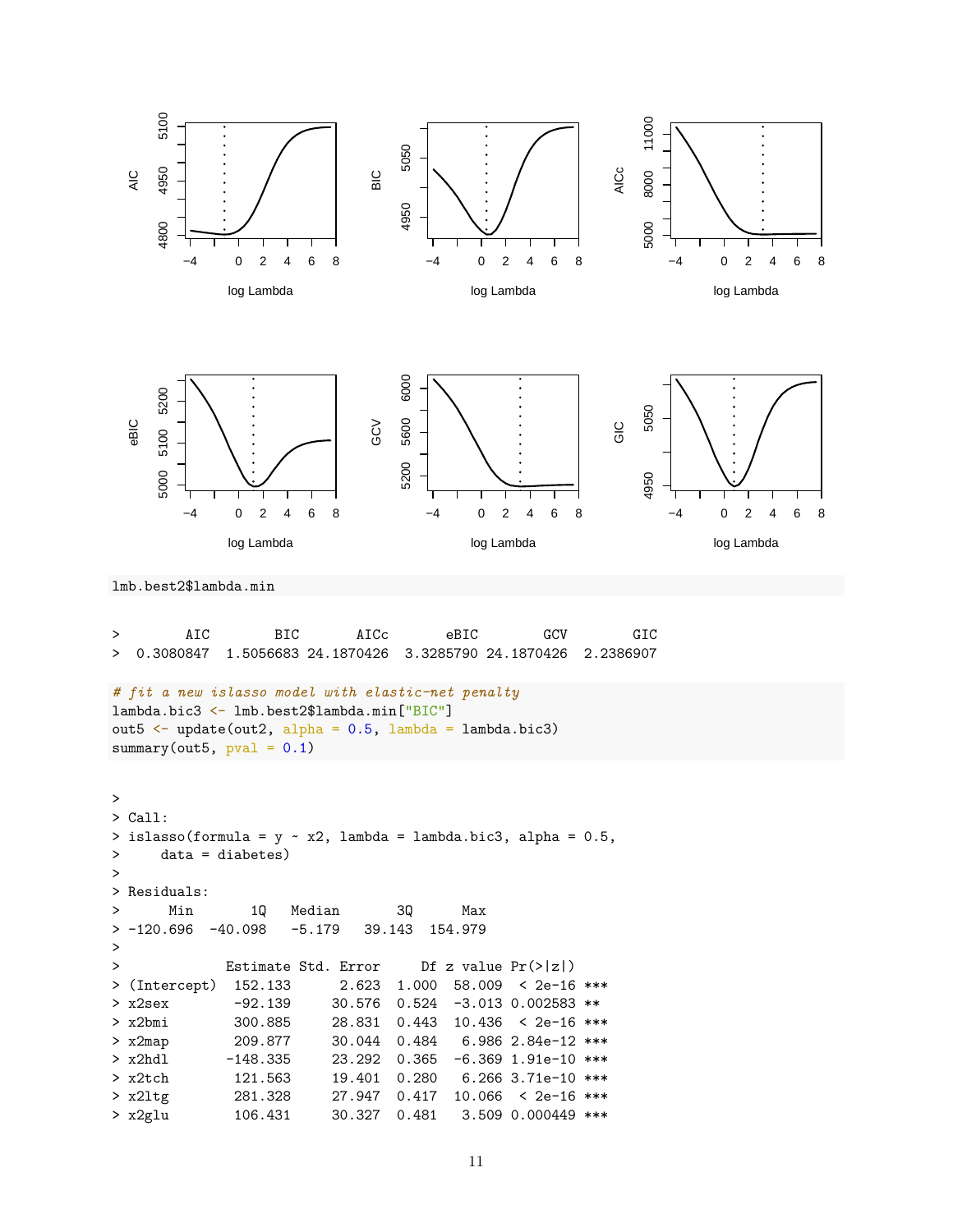```
> x2bmi^2 95.651 28.761 0.455 3.326 0.000882 ***
> x2glu^2 45.792 27.564 0.396 1.661 0.096655 .
> x2age:sex 75.138 29.930 0.495 2.510 0.012058 *
> x2age:ldl -54.473 22.136 0.336 -2.461 0.013861 *
> x2age:ltg 48.020 27.292 0.395 1.760 0.078491 .
> x2sex:hdl 46.184 25.423 0.404 1.817 0.069278 .
> x2bmi:map 76.316 28.571 0.434 2.671 0.007559 **
> x2tch:glu 38.543 20.768 0.273 1.856 0.063466 .
> ---
> Signif. codes: 0 '***' 0.001 '**' 0.01 '*' 0.05 '.' 0.1 ' ' 1
>
> (Dispersion parameter for gaussian family taken to be 3040.087)
>
> Null deviance: 2621009 on 441 degrees of freedom
> Residual deviance: 1270727 on 418 degrees of freedom
> AIC: 4824.4
> Lambda: 1.5057
>
> Number of Newton-Raphson iterations: 154
# or select the best tuning parameter using BIC with an islasso object
lambda.bic4 \leq aic.islasso(out5, method = "BIC", interval = c(1, 100))
>
> Optimization through BIC
>
> lambda = 38.8146 BIC = 5051.72582
> lambda = 62.1854 BIC = 5068.72021
> lambda = 24.3707 BIC = 5029.72592
> lambda = 15.4439 BIC = 5005.53468
> lambda = 9.9268 BIC = 4979.49142
> lambda = 6.5171 BIC = 4956.70746
> lambda = 4.4097 BIC = 4937.73402
> lambda = 3.1073 BIC = 4929.13054
> lambda = 2.3024 BIC = 4924.94408
> lambda = 1.8049 BIC = 4923.41105
> lambda = 1.4975 BIC = 4922.61320
> lambda = 1.3075 BIC = 4923.73094
> lambda = 1.5751 BIC = 4922.40274
> lambda = 1.5950 BIC = 4923.47355
> lambda = 1.5454 BIC = 4922.47125
> lambda = 1.5637 BIC = 4922.42724
> lambda = 1.5827 BIC = 4922.38740
> lambda = 1.5874 BIC = 4922.37837
> lambda = 1.5903 BIC = 4922.37296
> lambda = 1.5921 BIC = 4922.36974
> lambda = 1.5932 BIC = 4922.36785
> lambda = 1.5939 BIC = 4922.36681
> lambda = 1.5943 BIC = 4922.36734
> lambda = 1.5939 BIC = 4922.36686
> lambda = 1.5940 BIC = 4922.36669
> lambda = 1.5941 BIC = 4922.36664
> lambda = 1.5942 BIC = 4922.36654
> lambda = 1.5942 BIC = 4922.36650
```